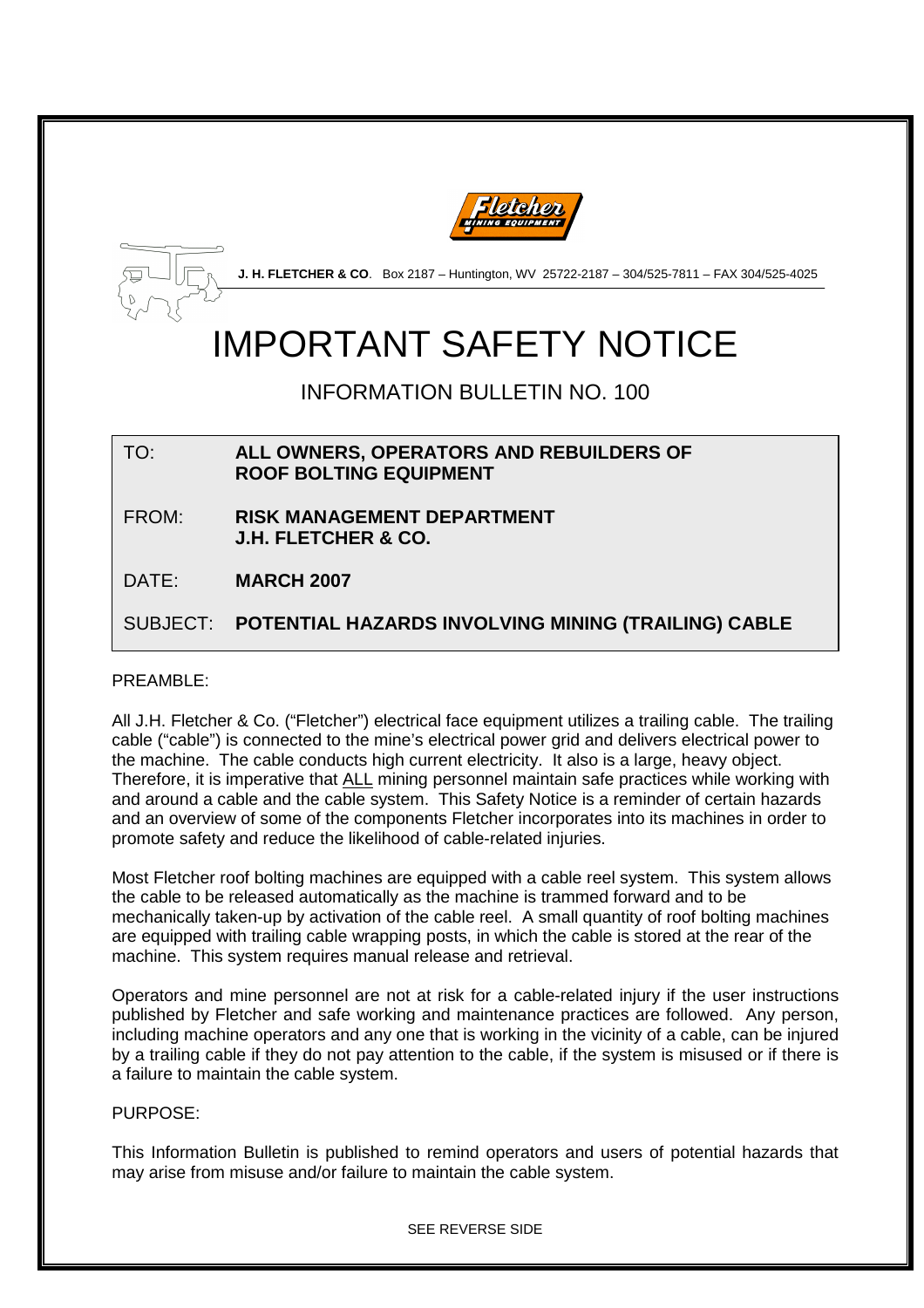Fletcher Information Bulletin 100 February 2007 Page Two

#### GENERAL OVERVIEW:

If a Fletcher roof bolting machine is in use at your mine, it should be inspected regularly, meaning no less than once per 8 hour shift. You should make sure that the cable reel system functions are operating properly and check for damage to the cable or to the cable reel and the entire electrical system. All mine personnel should be frequently reminded and instructed of safety measures when working with and around trailing cable and the trailing cable system.

Training is essential. Each operator, helper and person assigned to work with and/or around the vicinity in which a roof bolting machine is being used should be trained in safe cable procedures. All should be warned of the hazards of serious injury and even death if there is a failure to follow safe procedures, such as ignoring maintenance problems and failing to protect the trailing cable itself.

#### **All mine personnel must maintain a proper look out and know where the trailing cable is at all times.**

The roof bolting machine should be taken out of service and **not used** until corrective action is taken if any of the following occurs:

- (1) the cable can potentially pull or whip into the tram deck if there is no guard to prevent it from doing so;
- (2) the cable whips or springs while being spooled, possibly due to the flow setting being too high;
- (3) the cable comes under tension and gets stretched or pulled, such as if the pressure setting is too high;
- (4) the cable's protective outer covering (casing) is damaged, cut or cracked, posing a risk for electrical current discharge, such as electrical shock or spark generation;
- (5) the cable reel control valve mechanism is not functioning properly;
- (6) electrical surges occur during machine operation, such as the machine power "flickers" or fades in and out;
- (7) personnel do not know where the cable is or are required to work over or around the cable such that any cable movement could cause a person to loose his balance or to be struck by the cable.
- (8) the trailing cable is run over by another machine, causing damage to the cable
- (9) the trailing cable is run over by the machine and the machine becomes hung up

#### **Failure to follow any of these safety recommendations could result in serious injury or death.**

The safety recommendations listed above, and those discussed in more detail in the following, are the responsibility of every mine owner and individual who comes in contact with a Fletcher roof bolting machine.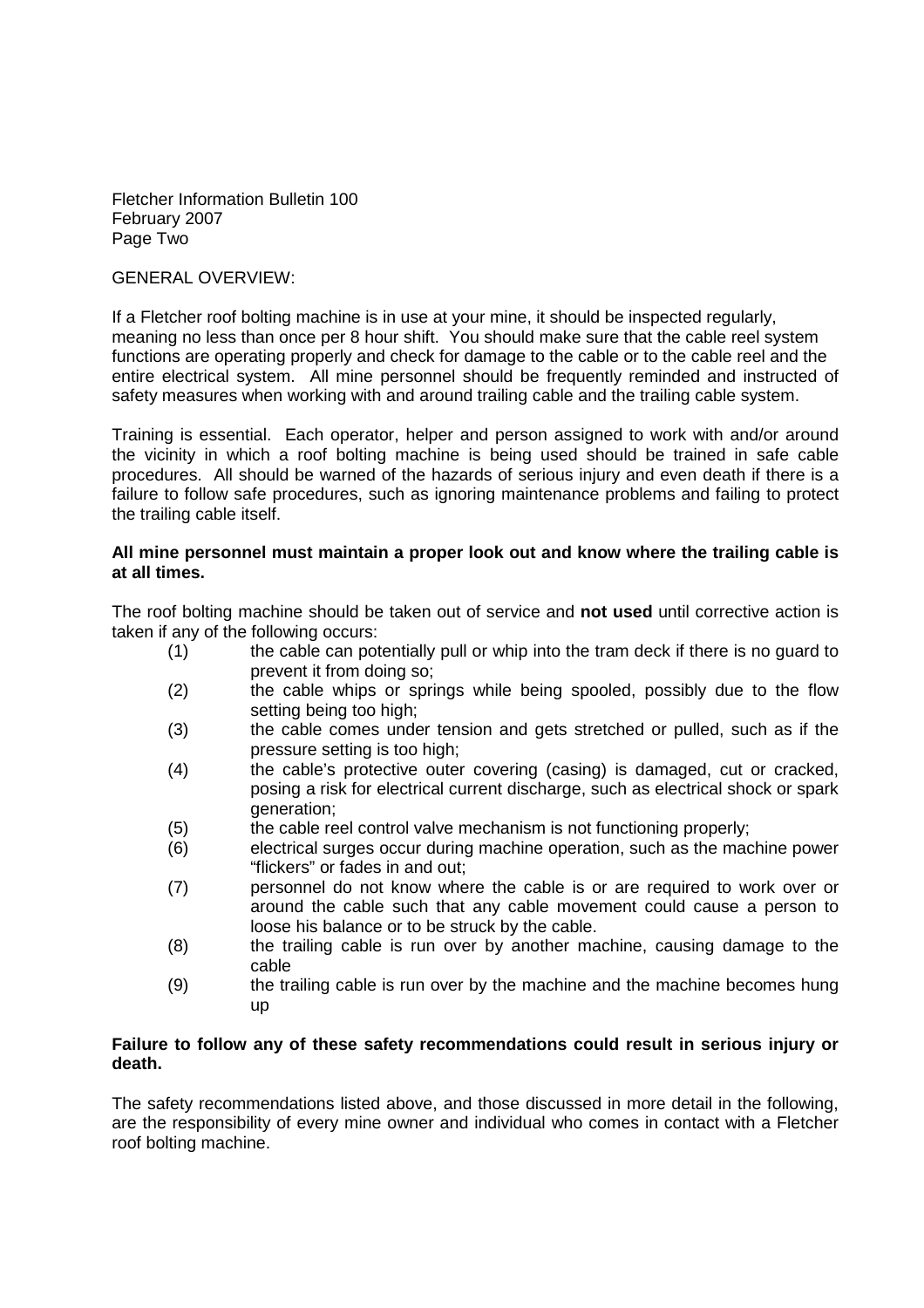Fletcher Information Bulletin 100 February 2007 Page Three

SPECIFIC HAZARD CHECKS:

#### **TRAM DECK**

#### **Tram Enable Pedal**

Machines built or remanufactured after 1997 are equipped with a tram enable pedal in the tram deck (see Attachment A from Information Bulletin #77). The purpose of the tram enable pedal is to remind operators of the necessity of maintaining all body parts inside the tram deck while operating any tram control. The machine should not be capable of being trammed without the operator fully seated inside the tram deck and his foot on the tram enable pedal,.

#### **Tram Deck Canopy Addition**

After 1995 all new and remanufactured machines have had the tram deck canopy support located on the outside corner of the tram deck (see Attachment B). This creates a barrier to prevent the trailing cable from pulling into the tram deck area.

Operators should be reminded to never attempt to pull the trailing cable into the tram deck area.

Any action, such as pulling the cable into the tram deck, can cause damage to the cable, resulting in an electrical shock or spark hazard. Also, this type of conduct creates hazards that could cause serious injury or death such as a person being struck by the cable as it spools or creation of tension within the cable, causing it to fling or whip.

If your machine does not have a tram deck canopy addition, it is recommended that you contact your local Fletcher representative for assistance in changing your machine.

#### **Cable Reel Control**

A detented handle is located in the tram deck. When activated (pushed up), the cable is taken up (spooled). In order to release the cable the control must be in the neutral position and the operator must be seated with his foot depressing the tram enable pedal while moving the tram control or controls to the forward position. The trailing cable is also released when using position controls to move the machine forward while the cable reel handle is in the off position. Prior to 1998, the cable reel control mechanism was different. In the Product Newsletter, Q1 1998 (see Attachment C), Fletcher notified customers that we had reversed the hydraulic flow in this circuit so that the operator must push up on the handle to spool the cable up and return it to neutral to release cable as the machine moves forward. Inspect your machine to confirm that the cable reel control is properly functioning as described above. If it is not or if you have not implemented the 1998 change, we strongly recommend that you order the change kit today (part no. 300282). Fletcher can assist your mine mechanic in making this necessary change. Operators and maintenance personnel should be reminded that the spool handle must be pushed up in order to spool the cable. Failure to maintain the system in this fashion could cause serious injury or death by unexpected spooling of cable.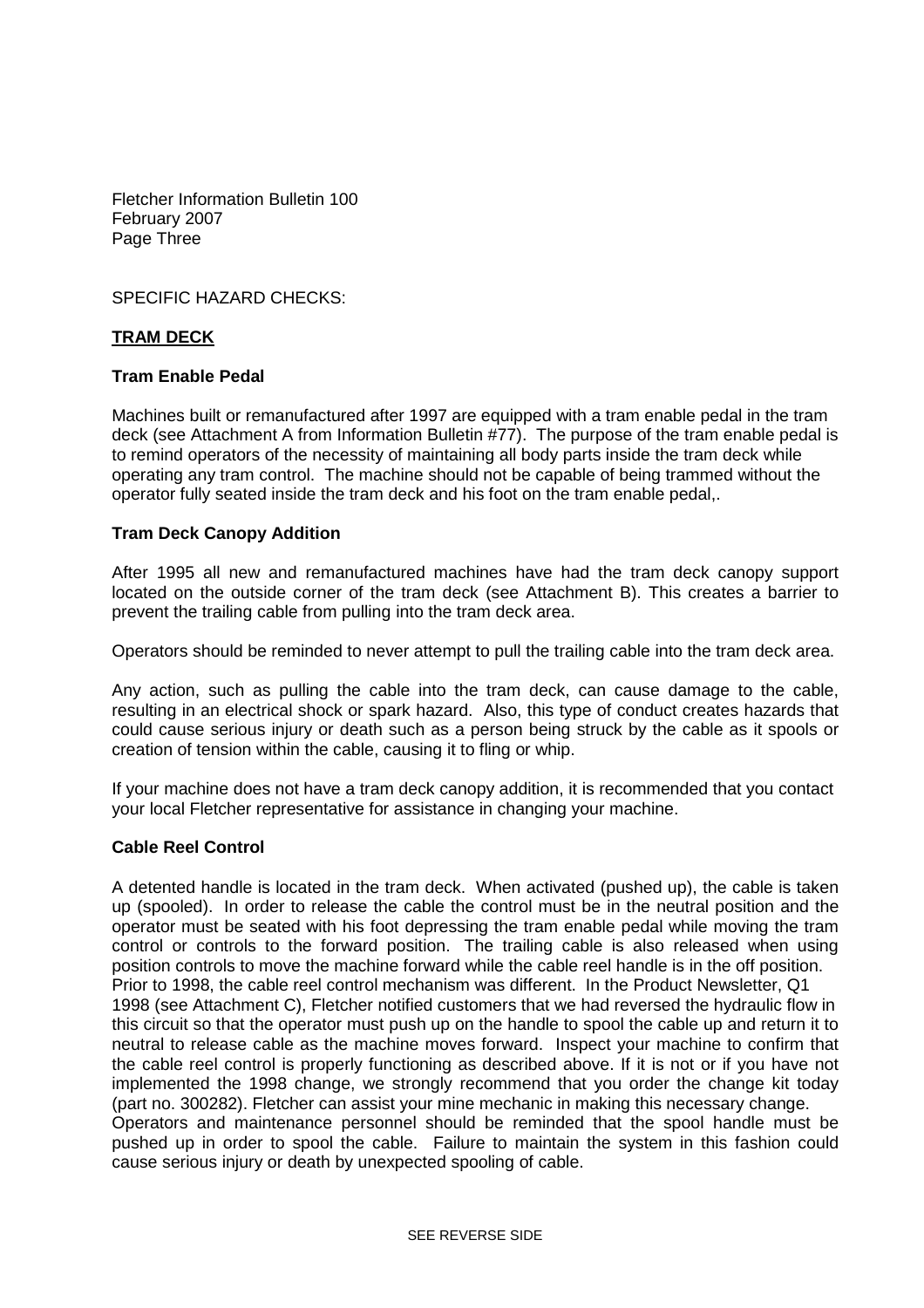Fletcher Information Bulletin 100 February 2007 Page Four

Most mine operators and machine operators adopt a means of signaling personnel as to when the cable is being spooled. There are many different signaling methods such as verbal announcements. Each mine and operator should have a consistent signaling process and ensure that all individuals that work in the area of the cable know and understand what the signal is for cable activity and what the signal means. Failure to consistently adopt and use a signaling system could result in serious injury or death because a person was standing too close to, or in the vicinity of, a moving cable.

#### **Cable Reel Package Valve**

The package valve on the machine controls the speed of the cable and amount of tension when it is spooled up or is released from the cable reel (see Attachment D). **The package valve must only be adjusted by qualified maintenance personnel at the mine.** Adjustments of the valve by unqualified personnel could result in the cable being spooled up too fast or in the pressure being set too high or too low to take up the cable properly. Both situations could result in serious injuries (such as back strain or head injury) or death, due to contact with a whipping cable. To properly adjust this valve, the maintenance personnel should thoroughly read the Service Manual that provides information on the cable reel package valve.

#### **CABLE REEL**

The cable on the roof drill **must** be protected **at all times,** to ensure power is safely transferred to the roof drill. The cable is an electrical cord. In comparison to a common household cord that conducts 110 volts, this cable can provide between 440 and 950 volts of electrical power. All mine personnel must have a respect for this vital piece of equipment and work to protect it.

In addition to ongoing safe work practices, to minimize the possibility of entanglement, overstretching of the cable, damage to the cable casing, and/or separation of the cable from the roof drill, the following machine parts may be used:

#### **Cable Retainer**

Roof drills without a cable reel are required by MSHA to have a cable strain clamp holder at the rear of the bolter. This clamp ensures that the cable does not separate from the control box (see Attachment E). It is essential that this clamp be properly maintained, **at all times,** to preserve the integrity of the cable.

#### **Trailing Cable Holder**

On a small number of roof drills, a water box or duster is located on the rear of the bolter's bumper. However, it is possible that the cable could become entangled around the box. In order to prevent this occurrence, a trailing cable holder has been manufactured (see Attachment F). The holder ensures the cable is contained at the rear-most area of the roof bolter. If your machine is equipped with a water box or duster and the holder is not in place, contact Fletcher immediately in order to have the machine repaired. Failure to properly maintain the trailing cable holder could result in serious injury or death from whipping, entangled or damaged cable.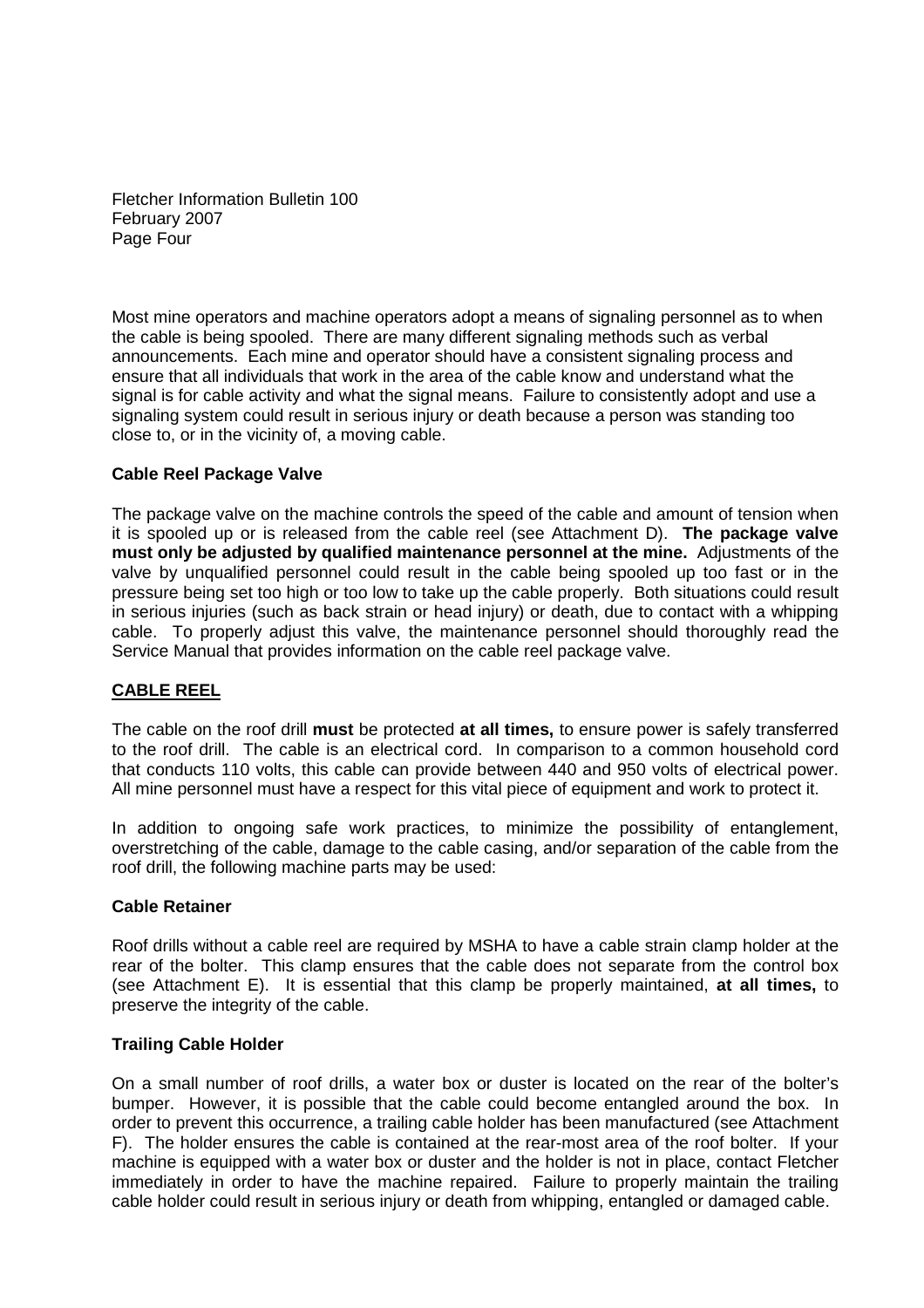Fletcher Information Bulletin 100 February 2007 Page Five

#### **Cable Eye and Hooks**

Fletcher offers cable eye hooks (See Attachment G) that can be placed on the rear corners of the roof drill to help prevent the operator from running over cable while reverse tramming. They also provide a smooth edge for the cable to wrap around. These devices reduce instances of cable fraying due to pressure injury to the cable and its wires. As above, any damage to the cable itself creates a hazard that could result in serious injury or death.

Fletcher recommends you purchase these devices from us and review their placement on your machine with a Fletcher representative.

#### **Training**

There is no substitute for training. Fletcher believes that cable hazards and cable reel operation should be the subject of regular safety talks at your mine. Enclosed is a cable safety flyer (5 copies) that can be presented to your operators, along with two posters that can be displayed in prominent locations to reinforce the dangers of whipping cable. Fletcher strongly recommends that you plan to review this material with all users of Fletcher equipment as soon as possible.

#### **CLOSING**

If you no longer own or operate a machine that might be affected by this notification please provide new ownership or machine location information by notifying David Cooper at dcooper@jhfletcher.com.

These reminders are provided to promote ongoing mine safety. Fletcher recommends that you thoroughly review this bulletin, make the changes where it may be applicable, and train your operators to reduce the risk of injury to operators who handle cable. Contact Fletcher's Service Department for assistance with ordering the parts needed. If you have any questions concerning this bulletin, or if you need additional training material, please call the Risk Management Department at (304) 525-7811.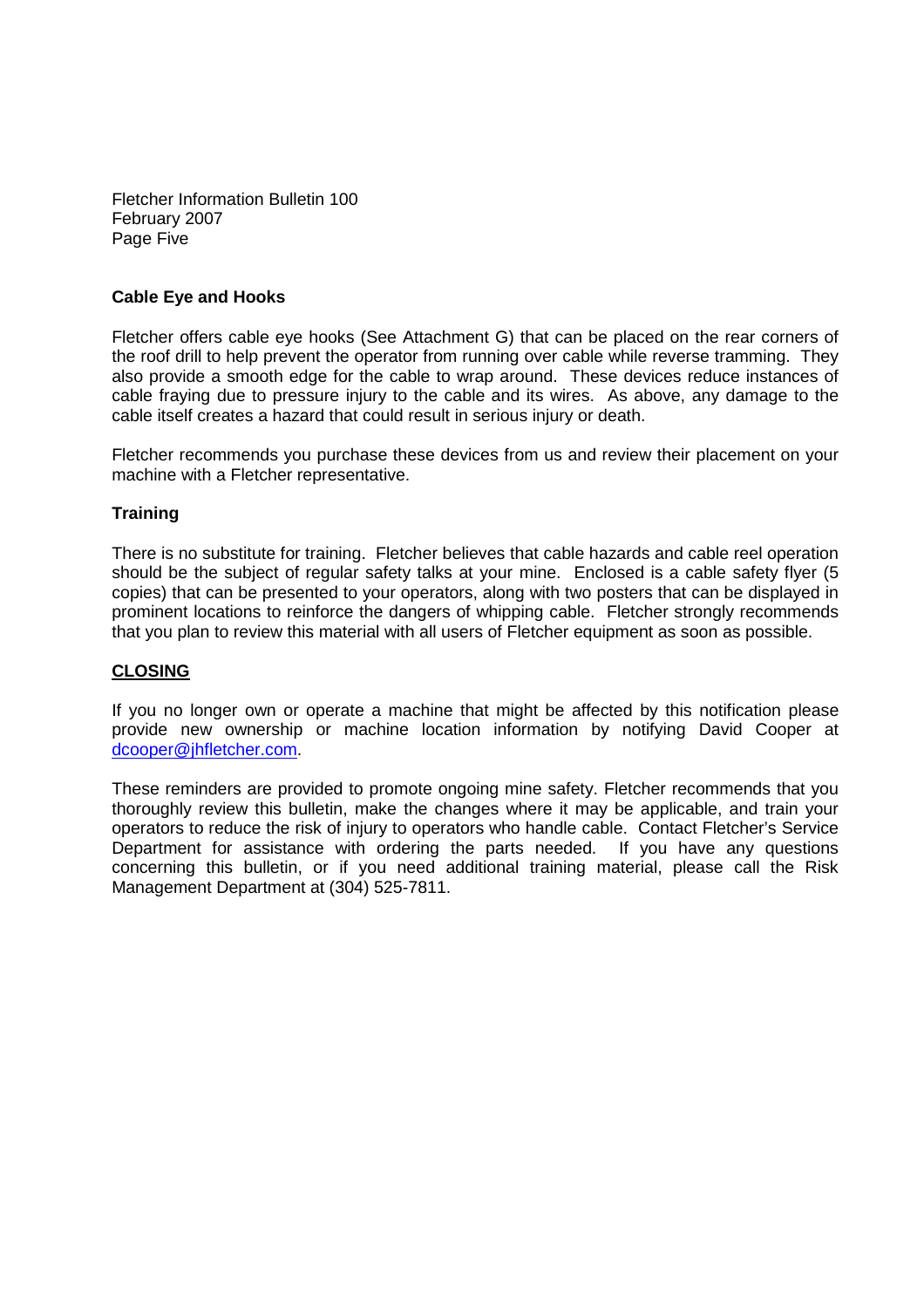

# **Tram Enable Pedal**



Fletcher Roof Bolters can now be equipped with a Tram Enable Pedal Control located in the tram deck in place of a hand actuated pump control diversion valve. While tramming the machine the operator keeps the Pedal pressed in which sends oil to the tram circuit. When the operator leaves the tram deck the pedal spring returns to the OIL TO FRONT position allowing operation of the ATRS and drilling controls.

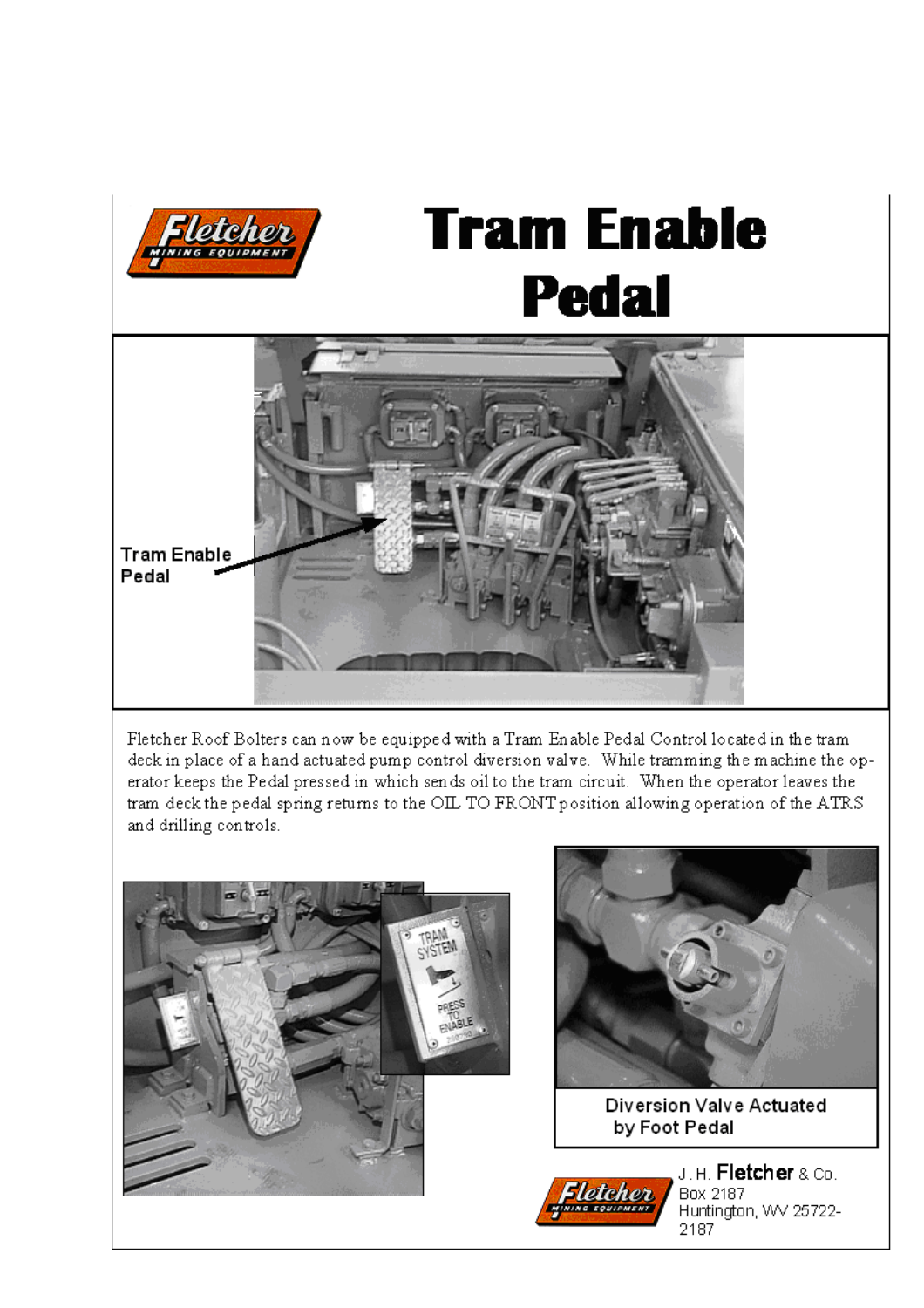# **POST AT REAR OF ROOF BOLTER**



Canopy Support on Outside Corner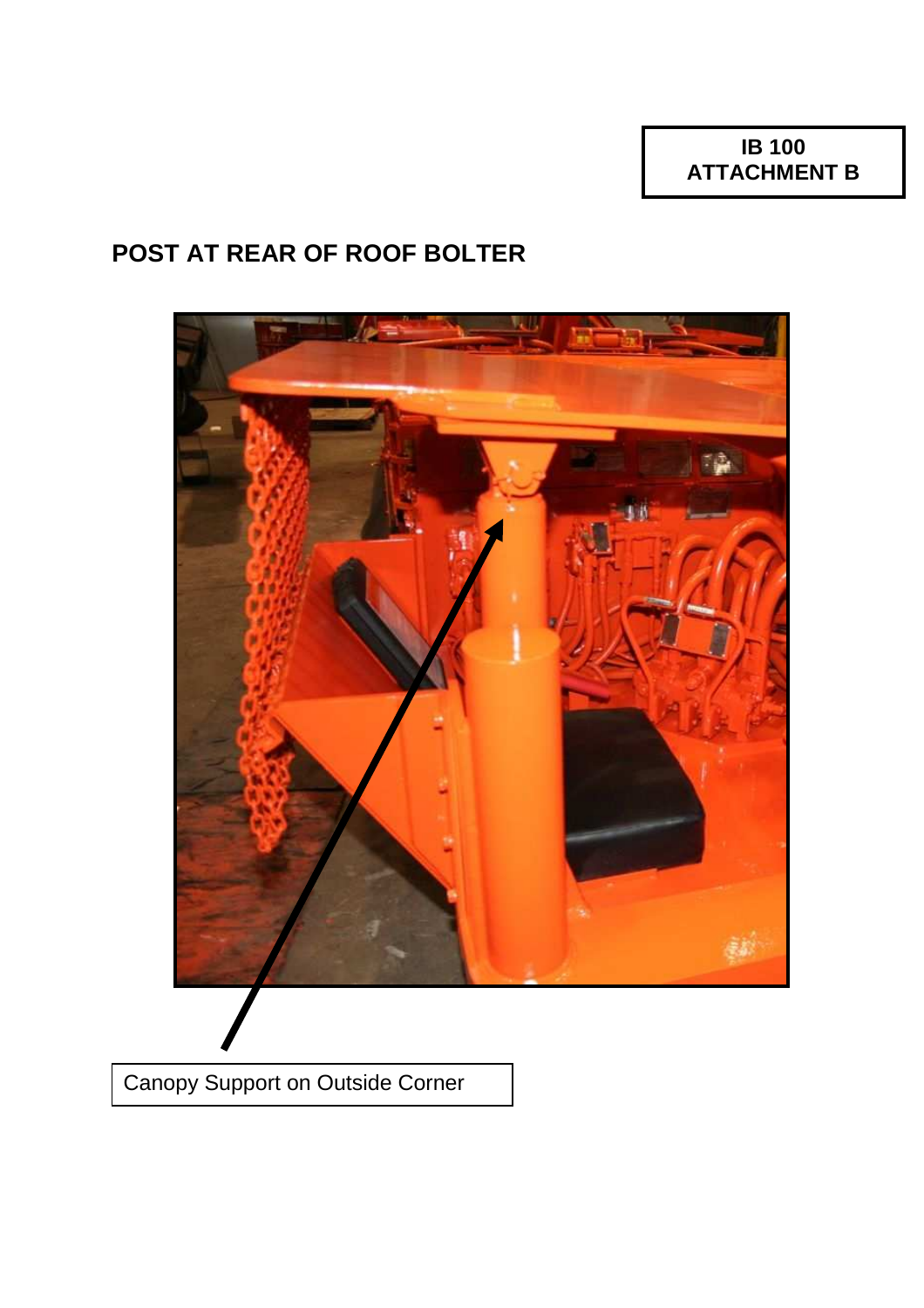## **ARTICLE ON CHANGING DIRECTION OF CABLE REEL VALVE FROM FLETCHER PRODUCT NEWSLETTER Q1 1998**

# **Announcing Change to Cable Reel Valve**



Until recently the cable reel on Fletcher equipment was actuated by pushing the cable reel control downward or inward. The current operational standard calls for pulling upward or

outward to actuate the control. This change in handle direction has been made in an effort to prevent inadvertent actuation of the cable reel. By having the handle operate this way, the risk of inadvertent operation by material falling on the handle or an operator falling into a handle is significantly reduced.

All machines should be modified for this method of cable reel operation. The change requires a new identification tag, control handle, and handle stop which can be ordered from Fletcher. J. H. Fletcher & Co. strongly recommends the use of OEM components when doing any kind of work on Fletcher equipment. For further information, contact the Risk Management department.

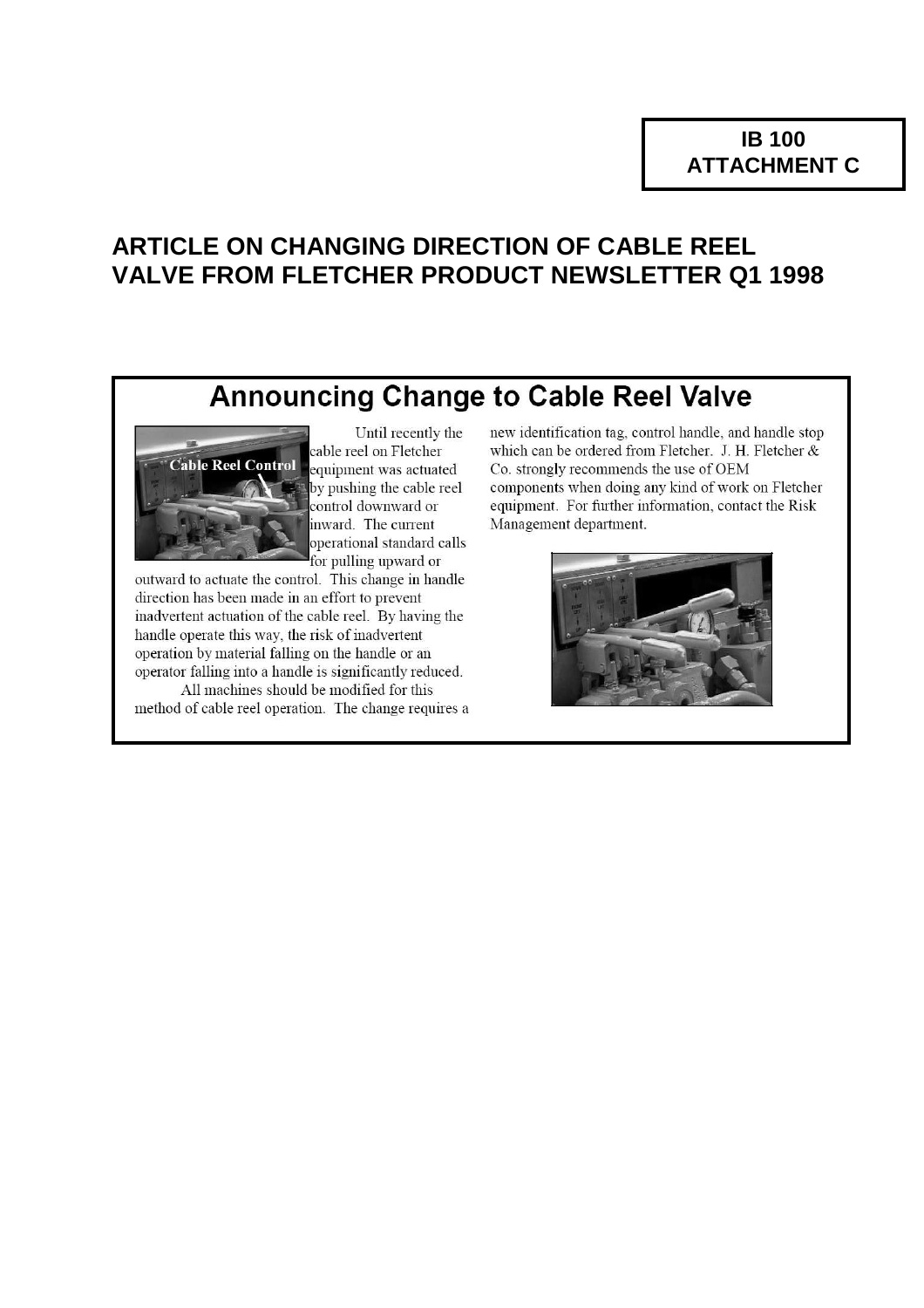# **CABLE REEL PACKAGE VALVE**

This is an example of one type of cable reel package valve. Information regarding the specific cable reel package valve on your machine(s) can be found in the Parts Book for that machine.



NOTE: Only to be adjusted by a qualified maintenance person. See Service Manual for additional information on the Cable Reel Package Valve.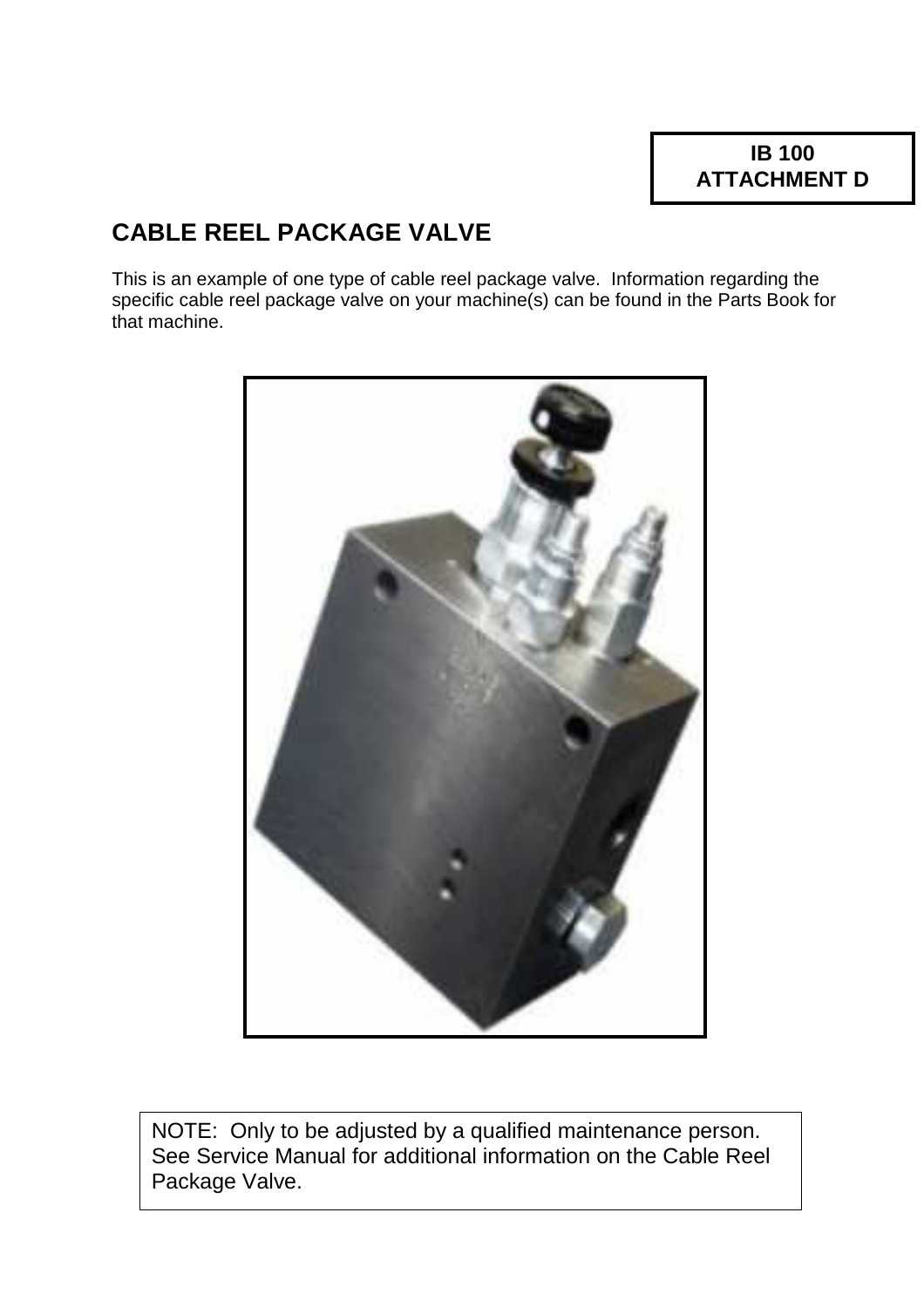**IB 100 ATTACHMENT E** 

# **CABLE STRAIN CLAMP**





Cable Strain Clamp Attached to Machine Without a Cable Reel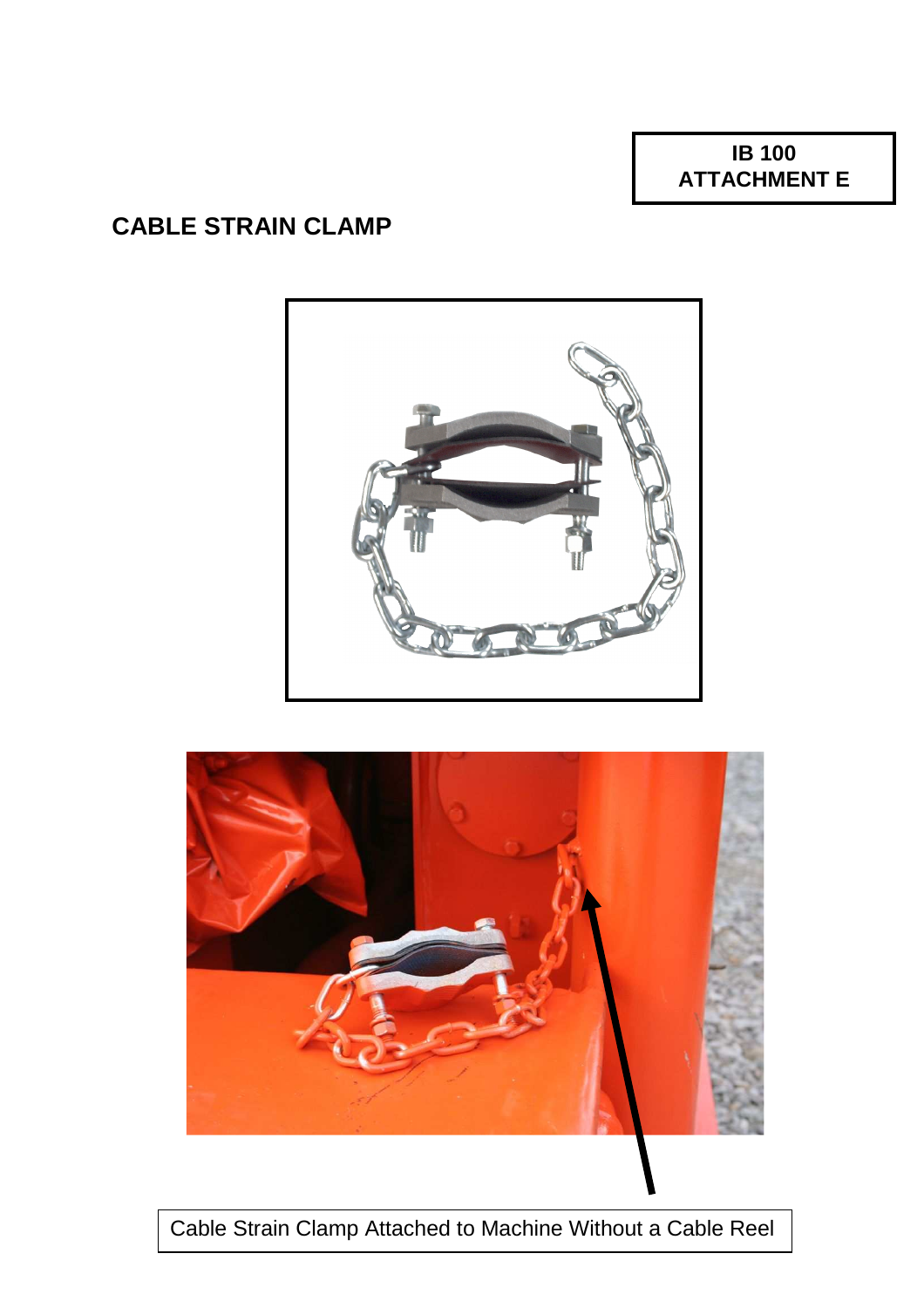### **IB 100 ATTACHMENT F**

## **TRAILING CABLE HOLDER EXTENSION**



NOTE: Only for machines that have a water box protruding from the rear of chassis. Contact J.H. Fletcher & Co. for specific information for your type of machine.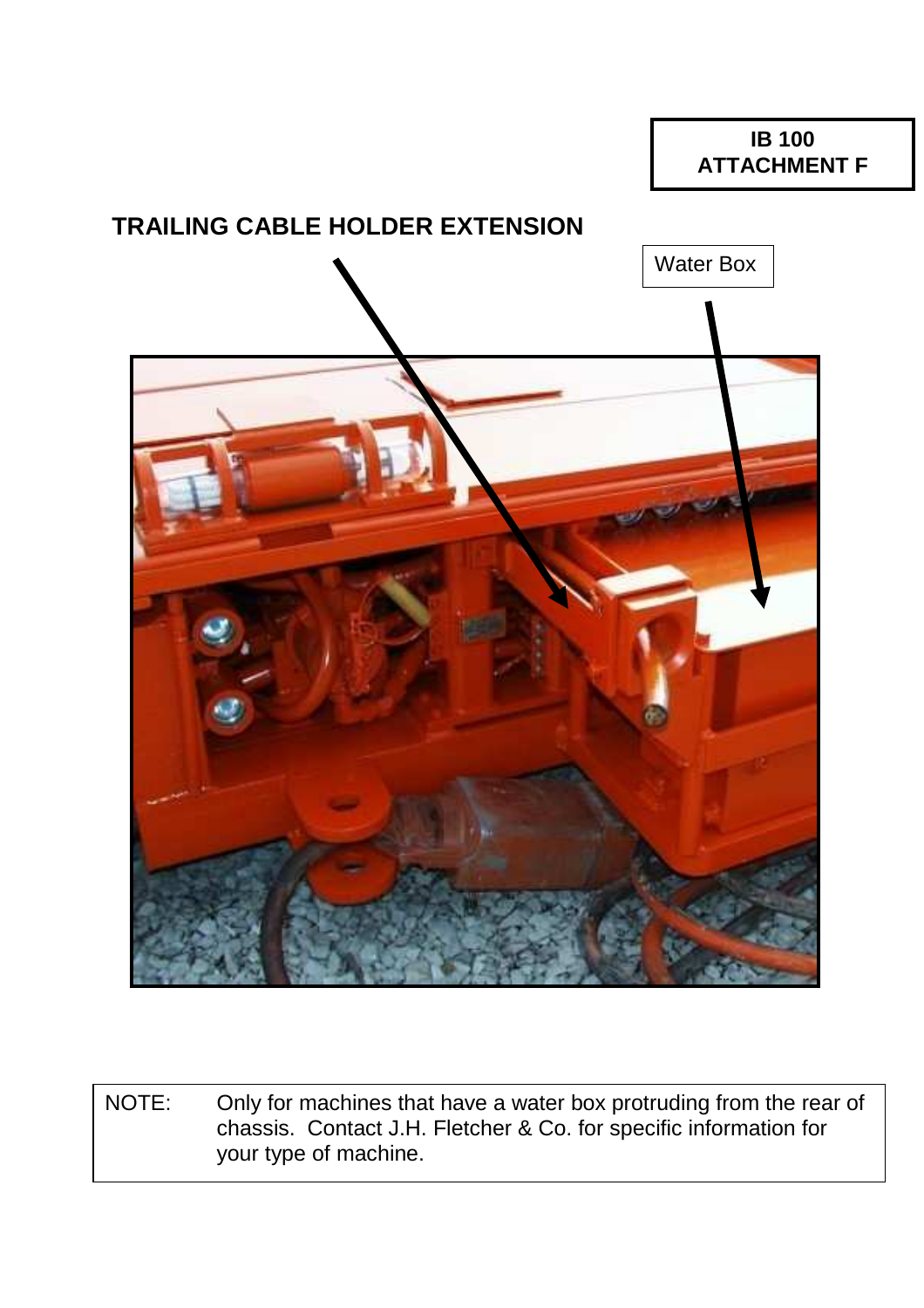**IB 100 ATTACHMENT G** 

## **CABLE EYE**



NOTE: Contact J. H. Fletcher & Co. about placement of any cable eye hook on your machine.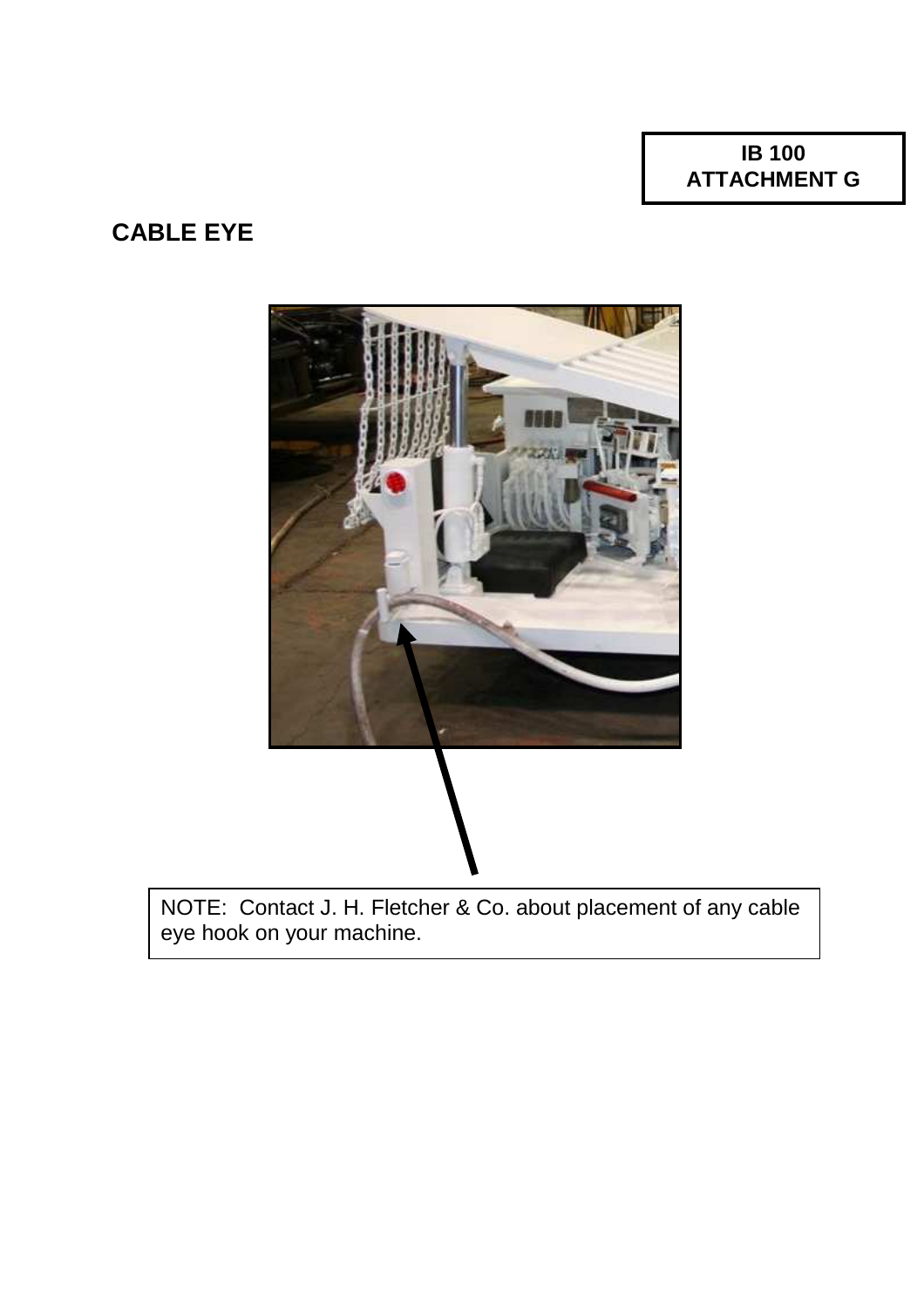#### **SAFETY PRESENTATION**

| MININ G                                                                                                                                                                                                                                                                                                                                                                   |                                                                                                                                                                                                                                                                                                                                                                                   | PLEASE READ AND<br><b>DISCUSS THIS NOTICE</b><br>WITH ANY EMPLOYEE WHO<br><b>IS AFFECTED BY IT</b> |
|---------------------------------------------------------------------------------------------------------------------------------------------------------------------------------------------------------------------------------------------------------------------------------------------------------------------------------------------------------------------------|-----------------------------------------------------------------------------------------------------------------------------------------------------------------------------------------------------------------------------------------------------------------------------------------------------------------------------------------------------------------------------------|----------------------------------------------------------------------------------------------------|
| SUBJECT:                                                                                                                                                                                                                                                                                                                                                                  | <b>ELECTRICAL CABLE</b>                                                                                                                                                                                                                                                                                                                                                           |                                                                                                    |
| HAZARD:                                                                                                                                                                                                                                                                                                                                                                   | WARNING: CONTACT WITH ELECTRICAL CABLE COULD RESULT IN SERIOUS INJURY                                                                                                                                                                                                                                                                                                             |                                                                                                    |
| QUESTIONS TO OPERATORS:                                                                                                                                                                                                                                                                                                                                                   |                                                                                                                                                                                                                                                                                                                                                                                   |                                                                                                    |
| WHAT ARE SOME OF THE HAZARDS WHEN WORKING WITH ELECTRICAL CABLE?                                                                                                                                                                                                                                                                                                          |                                                                                                                                                                                                                                                                                                                                                                                   |                                                                                                    |
| 1.                                                                                                                                                                                                                                                                                                                                                                        | CABLE THAT COULD COME IN CONTACT WITH THE OPERATOR IF THEY ARE NOT FULLY<br>SEATED INSIDE THE TRAM DECK                                                                                                                                                                                                                                                                           |                                                                                                    |
|                                                                                                                                                                                                                                                                                                                                                                           | <b>WARNING</b><br>Crushing hazard.<br>Can cause severe injury<br>or death.<br>Keep all body parts<br>inside compartment<br>when operating.<br>1 Fletcher & Co. Fart No. 119942                                                                                                                                                                                                    |                                                                                                    |
| 2.<br>3.<br>4.<br>5.<br>6.                                                                                                                                                                                                                                                                                                                                                | CABLE THAT IS SPOOLED TOO QUICKLY CAN WHIP OR SNAP, MAKING CONTACT WITH THE<br>OPERATOR, HELPER OR BYSTANDER<br>CABLE THAT COMES UNDER PRESSURE FROM BEING CAUGHT OR BOUND<br>AN OPERATOR/BYSTANDER COMES INTO CONTACT WITH THE CABLE DURING MACHINE<br>MOVEMENT<br>A CABLE THAT IS POORLY MAINTAINED COULD RESULT IN ELECTRICAL SHOCK.<br>CABLE REEL VALVE NOT PROPERLY ADJUSTED |                                                                                                    |
| EMPLOYER DISCUSSION SESSION - IDENTIFY OTHER HAZARDS THAT MAY ARISE WHEN USING ELECTRICAL<br>CABLE:<br>DISCUSS COMPANY'S POLICY ON HANDLING ELECTRICAL CABLE UNDERGROUND                                                                                                                                                                                                  |                                                                                                                                                                                                                                                                                                                                                                                   |                                                                                                    |
| PREVENTING HAZARDOUS CONTACT WITH CABLE:<br>1.<br>ONLY AUTHORIZED PERSON CAN ADJUST THE CABLE REEL VALVE<br>2.<br>NEVER MODIFY THE MACHINE WITHOUT THE APPROVAL OF THE MANUFACTURER<br>3.<br>ALWAYS BE AWARE OF CABLE LOCATION DURING MOVEMENT OF ROOF DRILL<br>WATCH FOR AND AVOID WHIPPING/SNAPPING CABLE<br>4.<br>5.<br>WEAR APPROPRIATE PERSONAL PROTECTIVE EQUIPMENT |                                                                                                                                                                                                                                                                                                                                                                                   |                                                                                                    |
| EMPLOYER: IDENTIFY TO OPERATORS OTHER ACTIONS THAT WILL PREVENT CONTACT WITH ELECTRICAL<br>CABLE                                                                                                                                                                                                                                                                          |                                                                                                                                                                                                                                                                                                                                                                                   |                                                                                                    |
| REINFORCE COMPANY'S POLICY ON HANDLING ELECTRICAL CABLE UNDERGROUND                                                                                                                                                                                                                                                                                                       |                                                                                                                                                                                                                                                                                                                                                                                   |                                                                                                    |
| ELECTRICAL CABLE SAFETY IS YOUR RESPONSIBILITY                                                                                                                                                                                                                                                                                                                            |                                                                                                                                                                                                                                                                                                                                                                                   |                                                                                                    |
| FOR ADDITIONAL INFORMATION ON THE CABLE REEL SEE THE OPERATOR'S MANUAL AND SERVICE MANUAL                                                                                                                                                                                                                                                                                 |                                                                                                                                                                                                                                                                                                                                                                                   |                                                                                                    |
|                                                                                                                                                                                                                                                                                                                                                                           | ANY COMMENTS OR QUESTIONS REGARDING THIS NOTIFICATION SHOULD BE<br>DIRECTED TO MINE MANAGEMENT OR TO:                                                                                                                                                                                                                                                                             |                                                                                                    |
|                                                                                                                                                                                                                                                                                                                                                                           | J.H. FLETCHER & CO.<br>RISK MANAGEMENT DEPARTMENT<br>P.O. BOX 2187<br>HUNTINGTON WV 25722<br>304/525-7811<br>EMAIL: dcooper@jhfletcher.com                                                                                                                                                                                                                                        |                                                                                                    |